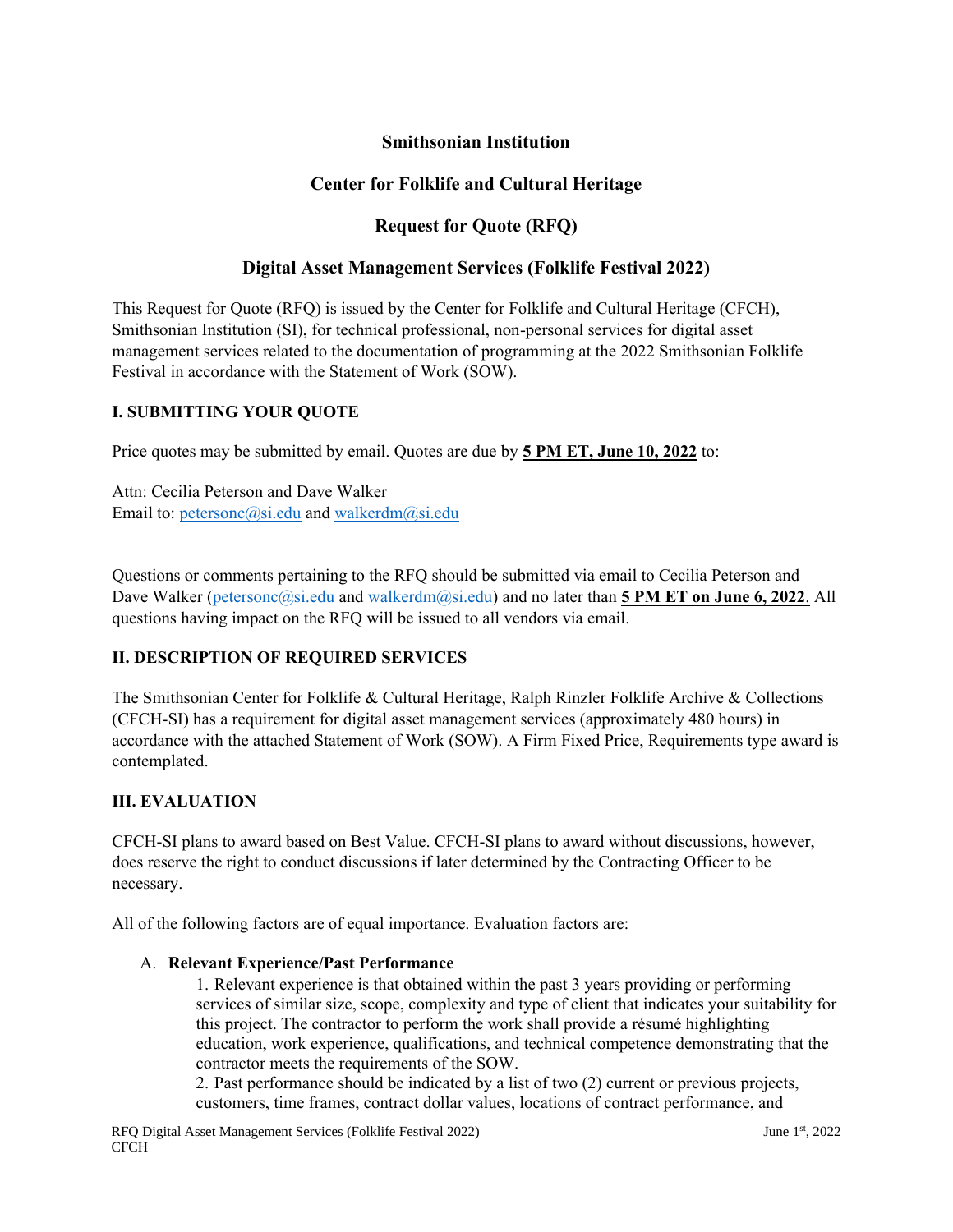complexity of work to facilitate determination of capabilities to perform the work required as cited in the SOW (NTE 250 words). Provide the names of points of contacts and their current telephone numbers who can answer specific questions on quality, efficiency, and scheduling.

B. **Price** (hourly rate)

# **IV. INSURANCE REQUIREMENTS**

Prospective contractors are required to have General Liability Insurance coverage in the minimum amount of \$1,000,000 per occurrence for liabilities arising out of the contractor's activities pertaining to this contract. This policy shall provide coverage for bodily injury, property damage, contractual liability, products and completed operations, and person and advertising injury. Smithsonian shall be listed as an "additional insured" under this policy. Contractor shall provide a certificate of insurance evidencing the required coverage prior to commencing under the contract. Proof of insurance must be submitted with quotes.

# **V. SYSTEM FOR AWARD MANAGEMENT (SAM) REGISTRATION**

Current and prospective recipients of contracts and purchase orders awarded by the SI are required to complete registration and maintain an active record in SAM throughout the period the SI award is in effect. The SAM requires a one-time business registration, with annual updates, and allows vendors to control the accuracy of the business information they enter. The financial data you enter, which includes the electronic funds transfer (EFT) data collected by SAM, will assist the SI with correctly directing payments on your invoices and complying with the Federal Debt Collection Improvement Act of 1996.

Within thirty (30) calendar days after your SAM registration is activated, you must mail a notarized letter to SAM. You will receive guidance on this procedure throughout the SAM registration process and again after your SAM registration is activated. Federal agencies, including SI, have been assured that once an entity's SAM registration is activated, agencies may engage that entity. Notarized letters from registered entities will need to contain specific language. SI OCon&PPM has provided the preferred language for letters with form memo OCon 120 – Mandatory Registration in the System for Award Management (SAM) that accompanies this RFQ.

If yours is the accepted price quote and you are selected for award, your organization's active registration with SAM must be verifiable by SI staff administering this procurement, prior to the contract or purchase order award being executed, and at the time any modifications or amendments to the award might be required.

You may complete or update your SAM registration information anytime online at [https://sam.gov/content/home.](https://sam.gov/content/home) Questions regarding the process may be directed to the Federal Service Desk online at [https://www.fsd.gov/gsafsd\\_sp,](https://www.fsd.gov/gsafsd_sp) or via toll-free call to 1-888-606-8220. There is no charge for registering in SAM.

# **VI. UNIQUE ENTITY IDENTIFIER (UEI) NUMBER**

A UEI number is a unique twelve-digit alpha-numeric identifier that will be assigned to you when your SAM registration is completed. A UEI is available for each physical location of your business (see Section V. of this RFQ). You will need to maintain your assigned UEI(s) in a safe location where they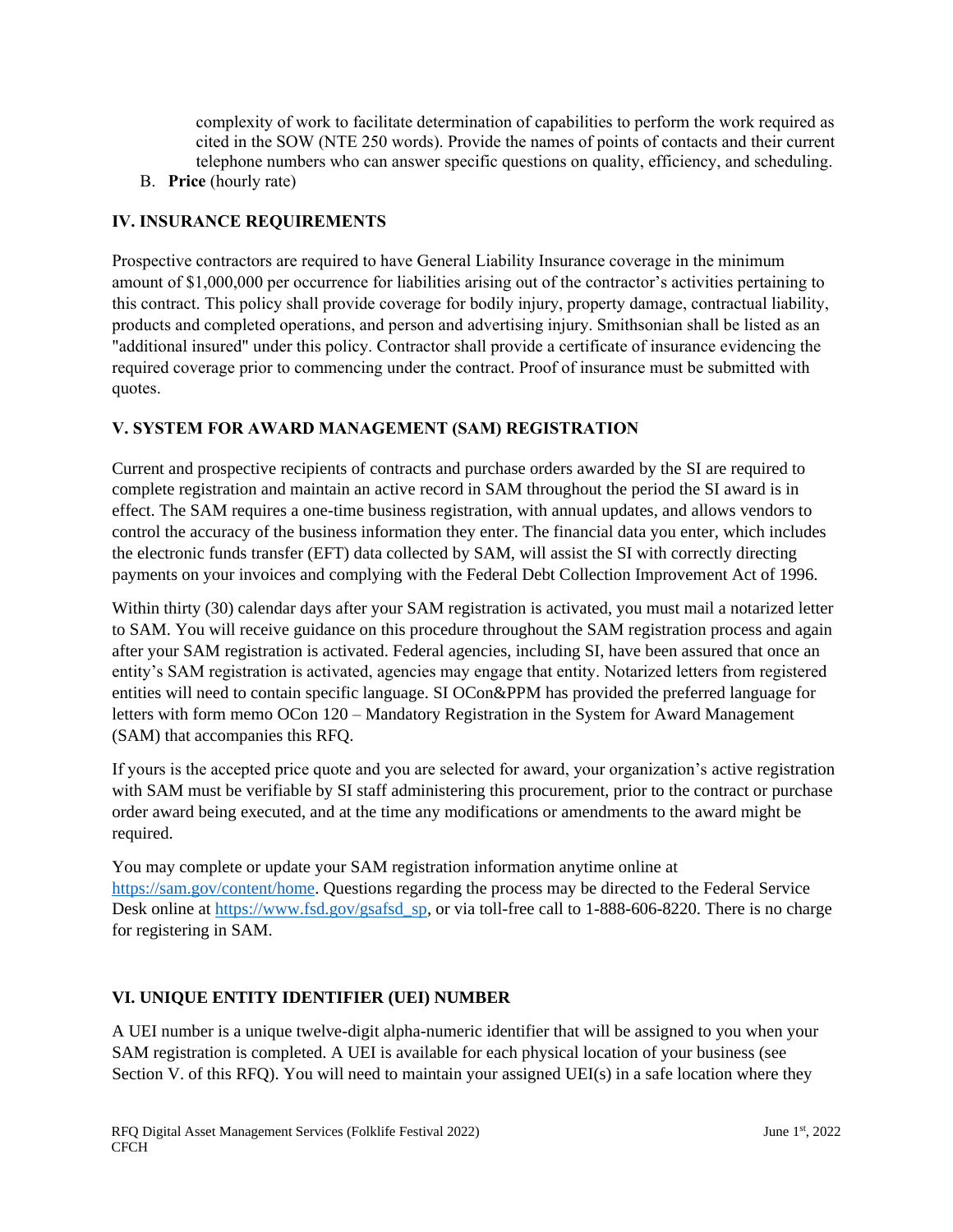may be easily accessed. Your UEI will be required whenever you need to annually update your SAM registration or any time you make changes to your SAM registration information.

## **VII. LEGISLATIVE AND/OR ADMINISTRATIVE REQUIREMENTS**

#### A. **Service Contract Act of 1965, as amended**

If services to be performed are covered by the Service Contract Act (SCA), as amended, the SCA shall apply to all work performed under the contract, purchase order, or GSA schedule task order to be issued. Individuals and companies submitting quotes are encouraged to verify the wages and fringe benefits determined by the U.S. Department of Labor to be payable for the Labor Category and in within the location that work performance will occur as cited in the Statement of Work. The SCA wages and fringe benefits payable shall be part of the order award.

Individuals and companies awarded a contract, purchase order or GSA schedule contract task order for SCA covered services are responsible, and required by law, to deliver to its employee(s) or post a notice of the required compensation in a prominent place at the worksite. The SCA provides authority to contracting agencies to withhold contract funds to reimburse underpaid employees, terminate the contract, hold the contractor liable for associated costs to the government, and debar from future government contracts for a period of three (3) years any persons or firms who have violated the SCA. The contracting officer awarding this order, or the Smithsonian Inspector General, may periodically require contractors to provide information that verifies compliance with the SCA for services provided under the awarded contracts, purchase orders or GSA schedule contract task orders.

#### B. **E-Verify**

If at award, or anytime during contract performance, the dollar amount of the contract award exceeds \$150,000 or \$5,000,000 under GSA Schedule, with a period of performance over 120 days, the successful bidder is required to register in the E-Verify System and verify that all individuals to be hired under the contract award are eligible for employment within the U.S. This requirement is not applicable to work that will be performed outside the U.S. or for Commercial Off the Shelf (COTS) items.

E-Verify is an Internet-based system operated by the Department of Homeland Security (DHS), U.S. Citizenship and Immigration Services (USCIS). It allows employers to verify the employment eligibility of their employees, regardless of citizenship. For more information on everify and when, why and how to register and use the system please go to the USCIS site on the World Wide Web at:

[http://www.uscis.gov/portal/site/uscis/menuitem.5af9bb95919f35e66f614176543f6d1a/?vgnextoi](http://www.uscis.gov/portal/site/uscis/menuitem.5af9bb95919f35e66f614176543f6d1a/?vgnextoid=cb2a535e0869d110VgnVCM1000004718190aRCRD&vgnextchannel=75bce2e261405110VgnVCM1000004718190aRCRD) [d=cb2a535e0869d110VgnVCM1000004718190aRCRD&vgnextchannel=75bce2e261405110Vg](http://www.uscis.gov/portal/site/uscis/menuitem.5af9bb95919f35e66f614176543f6d1a/?vgnextoid=cb2a535e0869d110VgnVCM1000004718190aRCRD&vgnextchannel=75bce2e261405110VgnVCM1000004718190aRCRD) [nVCM1000004718190aRCRD.](http://www.uscis.gov/portal/site/uscis/menuitem.5af9bb95919f35e66f614176543f6d1a/?vgnextoid=cb2a535e0869d110VgnVCM1000004718190aRCRD&vgnextchannel=75bce2e261405110VgnVCM1000004718190aRCRD)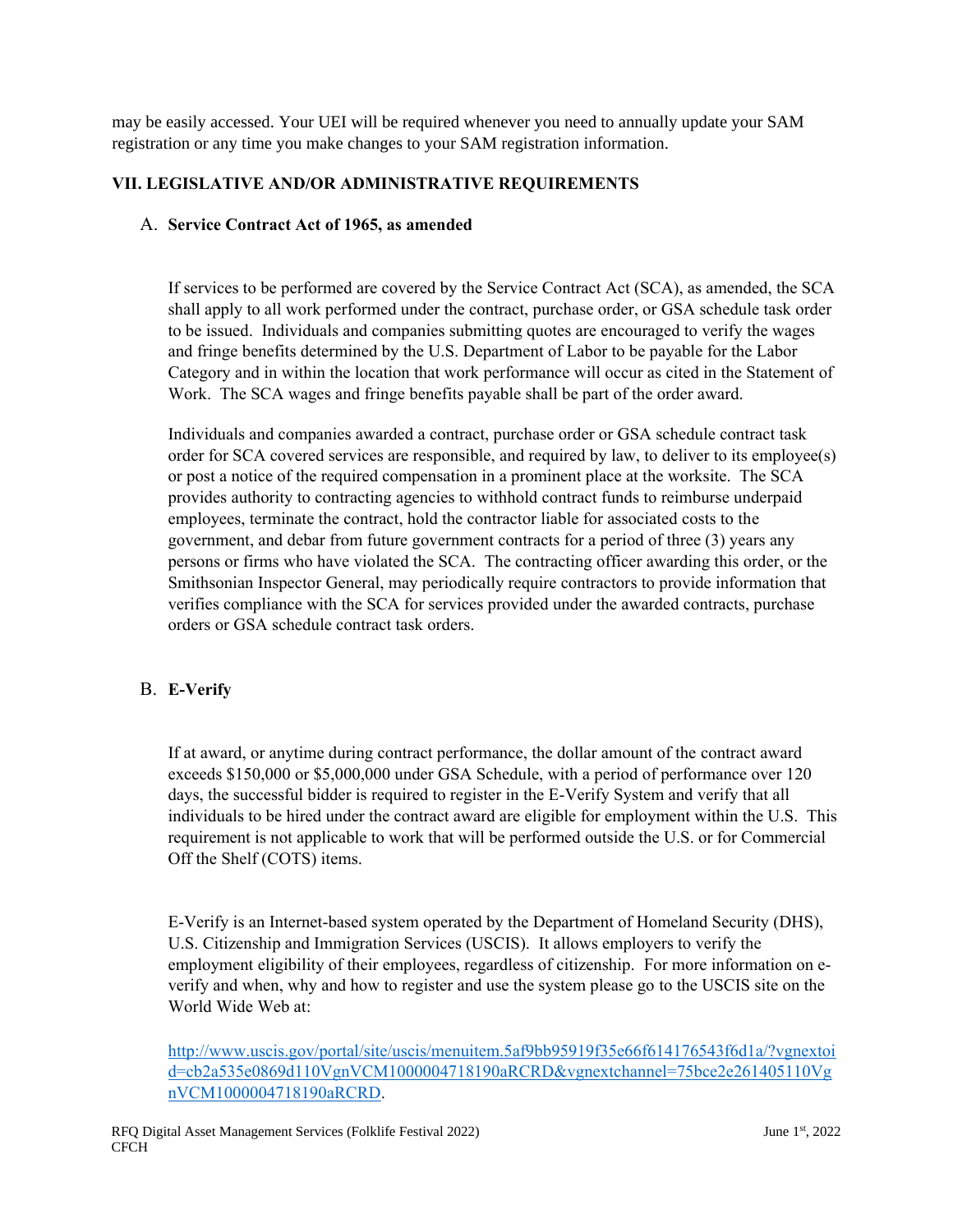### C. **Background Investigations**

If a contractor employee assigned to the SI under this contract will have an association with SI that will be greater than thirty (30) days, determined either at time of contract award or anytime during contract performance, and will need access to staff-only areas of SI controlled facilities and leased spaces, the employee shall be required to receive an SI Credential. Contractor employees who require an SI Credential shall be required to undergo and pass an appropriate background investigation and complete security awareness training before an SI Credential is issued. Employees whose associations with the SI will be less than 30 days shall not receive a background investigation or SI Credential, however, they must be escorted by Credentialed personnel at all times when in staff-only areas of SI facilities. If relevant to this RFQ, a form OCon 520, Background Investigations and Credentials for Contractors' Personnel, is included. The following actions shall be required to be completed by the SI Contracting Officer's Technical Representative (COTR) and successful vendor:

- 1. The COTR shall provide an OF-306, Declaration for Federal Employment form, for each of the Contractor's employees who will be assigned to the SI for 30 days or longer. The OF-306 forms must be completed by each person and returned by the Contractor to the COTR, or other designated SI employee, within ten (10) workdays from receipt of the forms by the Contractor.
- 2. For contractors to SI organizations outside the Washington DC and New York City areas, forms SF-87, Fingerprint Cards, shall be provided to the Contractor by the COTR or other designated SI employee. Each form SF-87 must be returned to the COTR, or other designated SI employee, within ten (10) workdays from receipt of the forms by the Contractor When necessary, the forms SF-87 shall be submitted by the Contractor with the OF-306.

*Homeland Security Policy Directive 12 (HSPD-12)*

# **VIII. INFORMATION TO BE SUBMITTED WITH QUOTES**

Quotes submitted must include the following information to be deemed responsive to this Request for Quote and accepted by the SI:

- A. Job Title (from RFQ): "Digital Asset Management Services (Folklife Festival 2022)"
- B. Business name, address, telephone number, and DUNS number
- C. Business point of contact name, telephone number and email address
- D. Relevant Experience résumé highlighting education, work experience, qualifications, and technical competence
- E. Past Performance information should include (if available) the cost, project description and period of performance. Contact person with telephone number and other relevant information for at least two (2) recent and relevant contracts for the same or similar goods and/or services, that is, a reference contact for similar work performed in the past.
- F. Pricing.